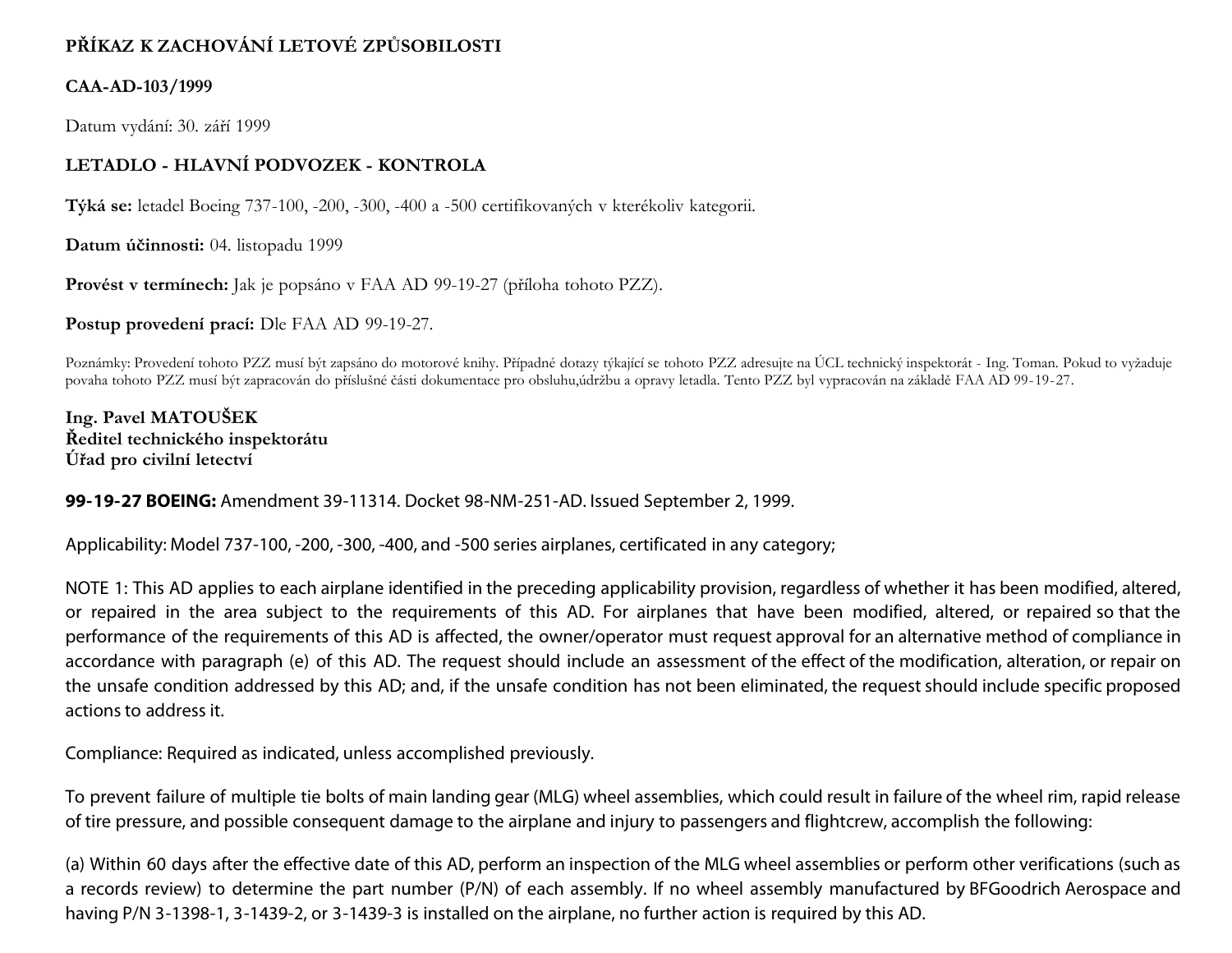(b) Except as provided by paragraph (d) of this AD, if any MLG wheel assembly manufactured by BFGoodrich Aerospace and having P/N 3-1398- 1, 3-1439-2, or 3-1439-3 is installed on the airplane, within 60 days after the effective date of this AD, accomplish the actions specified by paragraph (b)(1) or (b)(2) of this AD.

(1) Accomplish the actions specified by  $(b)(1)(i)$  or  $(b)(1)(ii)$  of this AD.

(i) Replace all tie bolts, nuts, and washers of the MLG wheel assembly with parts having the same P/N's, in accordance with the BFGoodrich component maintenance manual. Thereafter, repeat the replacement of tie bolts, nuts, and washers, at intervals not to exceed 5 tire changes, until the actions specified by paragraph (b)(2) or paragraph (c) of this AD have been accomplished. Or

(ii) Perform a detailed visual inspection to detect fractures of any of the 16 tie bolts on each MLG wheel assembly, in accordance with the Boeing 737 airplane maintenance manual. Thereafter, repeat the inspection at intervals not to exceed 100 flight cycles until the actions specified by paragraph (b)(2) or paragraph (c) of this AD have been accomplished. If any fracture of any tie bolt is found during any inspection performed in accordance with this requirement, prior to further flight, replace the tie bolt, nut, and washer, in accordance with the BFGoodrich component maintenance manual, with new parts having the same P/N's.

NOTE 2: For the purposes of this AD, a detailed visual inspection is defined as: "An intensive visual examination of a specific structural area, system, installation, or assembly to detect damage, failure, or irregularity. Available lighting is normally supplemented with a direct source of good lighting at intensity deemed appropriate by the inspector. Inspection aids such as mirror, magnifying lenses, etc. may be used. Surface cleaning and elaborate access procedures may be required."

(2) Revise the FAA-approved maintenance program as specified in paragraph (b)(2)(i) or (b)(2)(ii) of this AD.

(i) Revise the FAA-approved maintenance program to require replacement of all tie bolts, nuts, and washers of the MLG wheel assembly with parts having the same P/N's, in accordance with the BFGoodrich component maintenance manual, at intervals not to exceed 5 tire changes. Or

(ii) Revise the FAA-approved maintenance program to require a detailed visual inspection to detect fractures of any of the 16 tie bolts on each MLG wheel assembly, in accordance with the Boeing 737 airplane maintenance manual, at intervals not to exceed 100 flight cycles. If any fracture of any tie bolt is found during any inspection performed in accordance with this requirement, prior to further flight, replace the tie bolt, nut, and washer, in accordance with the BFGoodrich component maintenance manual, with new parts having the same P/N's.

NOTE 3: After the maintenance program has been revised to include the procedures specified in paragraph (b)(2)(i) or (b)(2)(ii) of this AD, operators are not required to subsequently record AD compliance each time the replacement or inspection is performed.

(c) If any MLG wheel assembly manufactured by BFGoodrich Aerospace and having P/N 3-1398-1, 3-1439-2, or 3-1439-3 is installed on the airplane: Except as provided by paragraph (d) of this AD, within 2 years after the effective date of this AD, modify any BFGoodrich Aerospace wheel assembly, having P/N 3-1398-1, 3-1439-2, or 3-1439-3; by replacing all existing tie bolts, nuts, and washers, with new, improved parts; and by converting the P/N of the MLG wheel assembly to 3-1398-2 (for BFGoodrich wheel assemblies having the old P/N 3-1398-1), 3-1439-5 (for BFGoodrich wheel assemblies having the old P/N 3-1439-2), or 3-1439-6 (for BFGoodrich wheel assemblies having the old P/N 3-1439-3), as applicable; in accordance with BFGoodrich Aerospace Service Bulletin 3-1439-32-13, or BFGoodrich Aerospace Service Bulletin 3-1398-32-16,